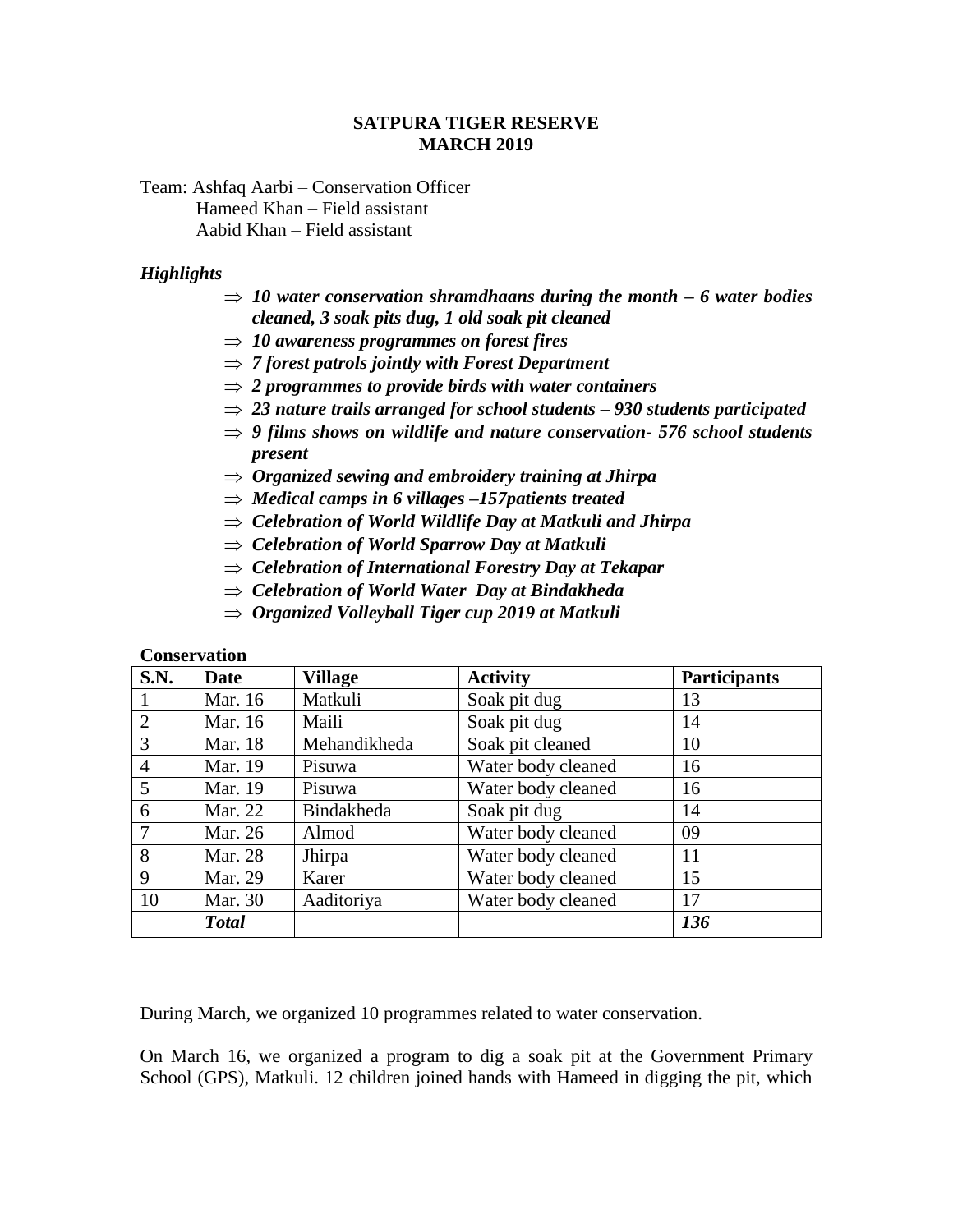will take spillover water from a hand pump on the school premises. The pit will help to recharge the water table around the hand pump.

Three similar programmes were organized at Maili, Mehandikheda and Bindakheda on March 16, 18 and 22.



*Soak pit dug at Matkuli (left) and Bindakheda (right)*

On March 19, we organized a programme to clean a water body in the jungle around 2 km from Pisuwa village. The water body was clogged with leaves and organic litter and animals were finding it difficult to drink. Our team, consisting of field assistant Hameed Khan and 15 children from Government Middle School, Pisuwa cleared the litter and made the water body accessible to the animals again. Spotted deer are regularly spotted around this water body while there are occasional sightings of sloth bears, wild dogs, leopards and other wildlife.

Five similar programmes were organized at Pisuwa, Almod, Jhirpa, Karer and Aaditoriya on March 19, 26, 28, 29 and 30.



*Water body being cleaning at Almod (left) and Pisuwa (right)*

During the month, our team organized 10 awareness programmes on forest fires. Fires are a recurring hazard during summers – both deliberate and accidental. Sometimes, villagers start fires as they believe that tendu leaves sprout better after such fires. In our awareness programmes, we explained the dangers that such fires cause to the forest and to wildlife and how they could harm villages if they blazed out of control. In 4 of the meetings, local staff of the Forest Department joined us in addressing the villagers.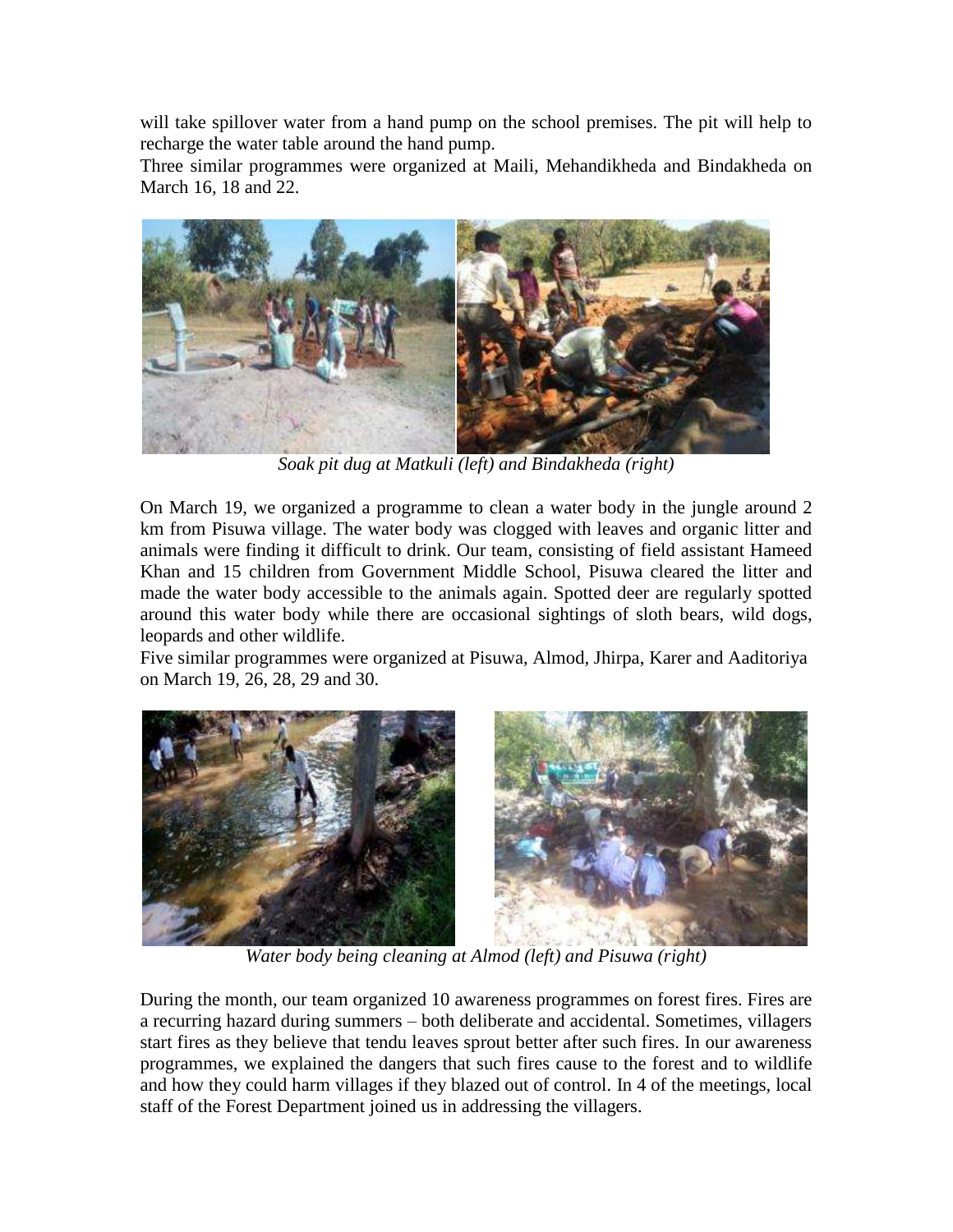| S.             | <b>Date</b>    | Village    | <b>Activity</b>                     | par |
|----------------|----------------|------------|-------------------------------------|-----|
| N.             |                |            |                                     |     |
|                | Mar. 3         | Aaditoriya | Awareness programme on forest fires | 14  |
| 2              | Mar. 4         | Karer      | Awareness programme on forest fires | 18  |
| 3              | Mar. 16        | Almod      | Awareness programme on forest fires | 15  |
| $\overline{4}$ | Mar. 17        | Khanchari  | Awareness programme on forest fires | 14  |
| $\overline{5}$ | <b>Mar. 21</b> | Tekapar    | Awareness programme on forest fires | 16  |
| 6              | Mar. 24        | Jhirpa     | Awareness programme on forest fires | 13  |
| $\overline{7}$ | Mar. 24        | Muar       | Awareness programme on forest fires | 11  |
| 8              | Mar. 25        | Almod      | Awareness programme on forest fires | 13  |
| 9              | Mar. 27        | Duddi      | Awareness programme on forest fires | 15  |
| 10             | Mar. 27        | Bandhan    | Awareness programme on forest fires | 14  |
|                | <b>Total</b>   |            |                                     | 143 |

# *Forest patrolling*

During the month we participated in forest patrolling work with the Forest Department at Tekapar, Karer, Khanchari, Almod, Jhirpa, Duddi and Bandhan on March 4, 17, 25, 26 and 27. Other participants included Mr. Shivnarayan Devda, P.R. Moodotiya (Forest Guard), Forest Chowkidar and Eco-Development Committee members.

| S.N.           | Date         | Village        | Participants |
|----------------|--------------|----------------|--------------|
|                | March 4      | Tekapar        |              |
| 2              | March 4      | Karer          | 4            |
| 3              | March 17     | Khanchari      |              |
| $\overline{4}$ | March 25     | Almod          | 4            |
| 5              | March 26     | Jhirpa         | 6            |
| 6              | March 27     | Duddi          |              |
|                | March 27     | <b>Bandhan</b> | 4            |
|                | <b>Total</b> |                | 31           |





*Forest patrolling work with Forest Guard at Duddi (left) and night patrolling at Jhirpa (right)*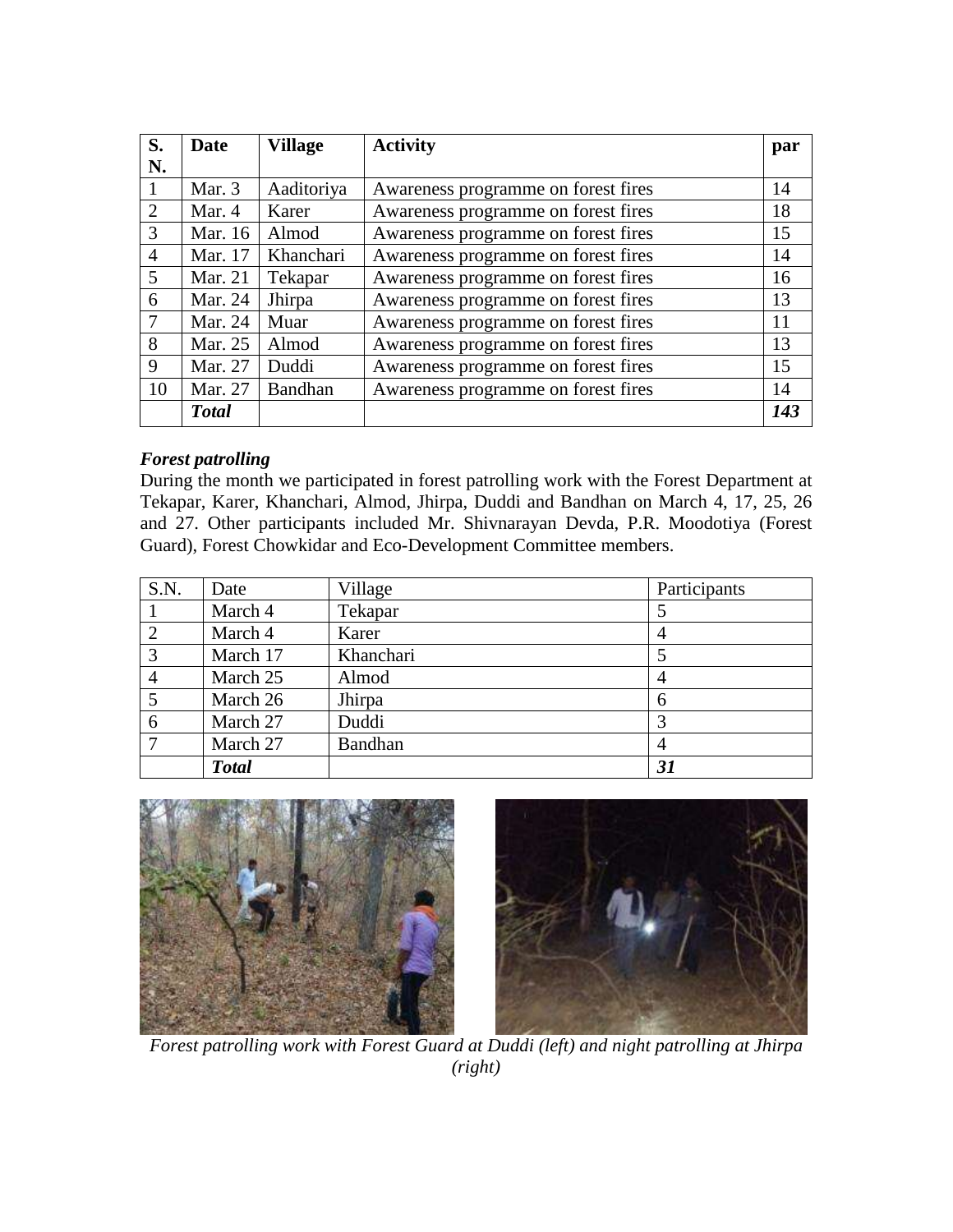With the onset of summer, water has become scarce and birds are struggling to get water to drink. Satpuda Foundation encourages villagers across the landscape to provide water for birds by placing old bottles, pots and cans in suitable locations for birds. During March, we conducted 2 programmes in Matkuli and Jhirpa in which we promoted awareness about the importance of birds in the eco-system and the need to ensure their survival by helping them with water.



*Putting up pots with drinking water for birds at Matkuli (left) and Jhirpa (right)* 

## *Environment education*

During March, our team conducted a total of 23 programmes on nature and wildlife conservation.

| S.N.           | Date     | School                                    | No. of Student |
|----------------|----------|-------------------------------------------|----------------|
| 1              | Mar. 1   | Government Primary School, (GPS), Pisuwa  | 34             |
| $\overline{2}$ | Mar. 1   | Government Middle School, (GMS), Pisuwa   | 29             |
| 3              | Mar.1    | GPS, Jhirpa                               | 62             |
| $\overline{4}$ | Mar. 1   | GMS, Jhirpa                               | 52             |
| 5              | Mar. 2   | GPS, Tekapar                              | 37             |
| 6              | Mar. $2$ | GMS, Tekapar                              | 40             |
| 7              | Mar. 2   | GPS, Sitadongri                           | 52             |
| 8              | Mar. 2   | GMS, Sitadongri                           | 42             |
| 9              | Mar. $5$ | GPS, Aaditoriya                           | 15             |
| 10             | Mar. 5   | GPS, Khanchari                            | 22             |
| 11             | Mar. 5   | Government Ashram Primary School, Matkuli | 92             |
| 12             | Mar. 5   | Government Ashram Middle School, Matkuli  | 49             |
| 13             | Mar. 6   | GPS, Karer                                | 19             |
| 14             | Mar. 6   | GPS, Nawalgaon-Chopna                     | 51             |
| 15             | Mar. 6   | Saraswati Shishu Vidhya Mandir, Matkuli   | 94             |
| 16             | Mar. 6   | GPS, Mehandikheda                         | 20             |
| 17             | Mar. 7   | GPS, Bindakheda                           | 39             |
| 18             | Mar. 7   | GPS, Chandanpipariya                      | 19             |
| 19             | Mar. 11  | GPS, Almod                                | 35             |
| 20             | Mar. 11  | GMS, Almod                                | 18             |
| 21             | Mar. 11  | GPS, Chillod                              | 21             |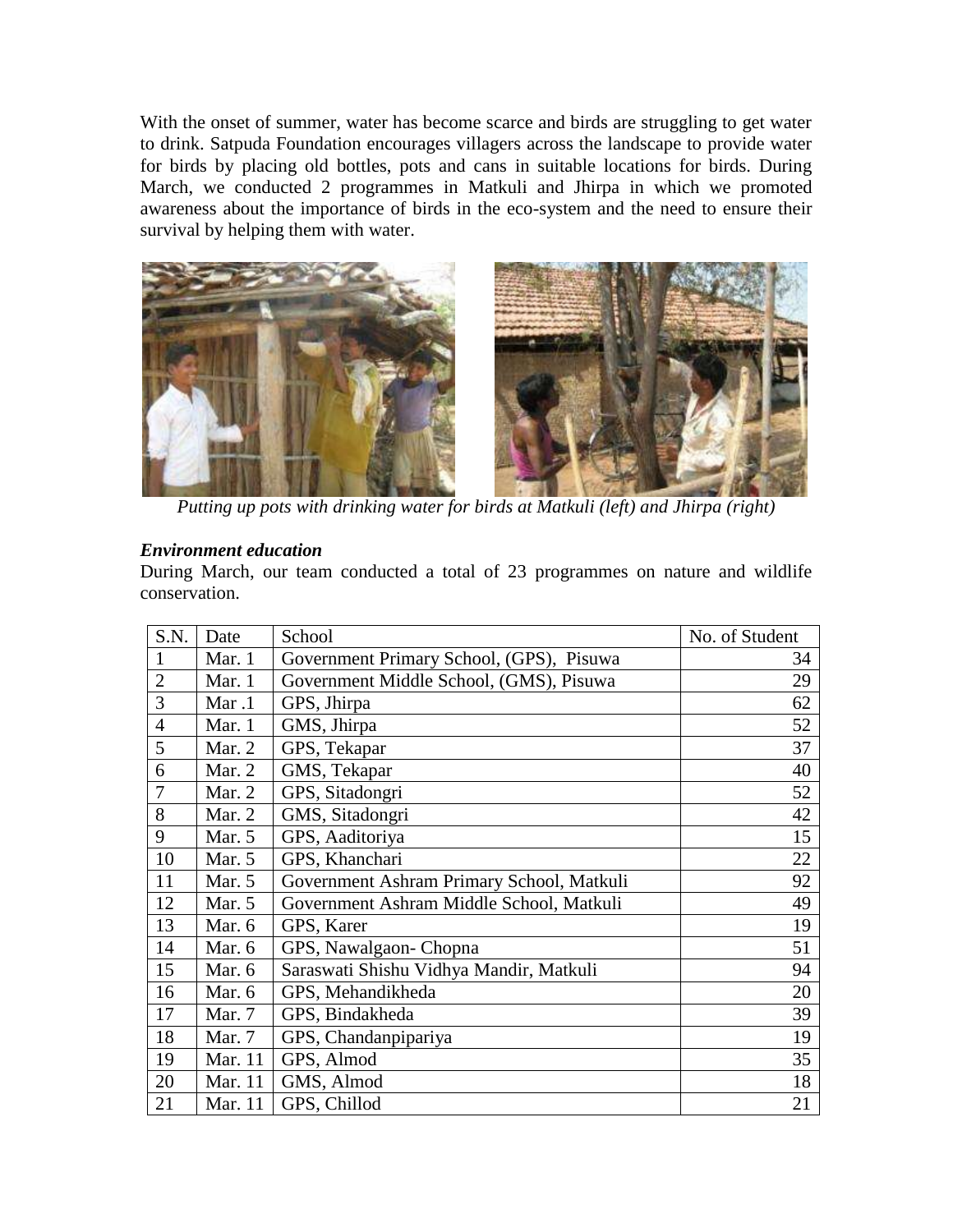| 22 | Mar. 15   GPS, Chirrai |     |
|----|------------------------|-----|
| 23 | Mar. 15   GPS, Mohgaon |     |
|    | <b>Total</b>           | 930 |



*Nature trail programme at Pisuwa (left) and classroom session followed by nature trail at Chandanpipariya (right)*

# **Education Van**

During March, our team conducted a total of 9 film shows on nature and wildlife conservation.

| S. | Date     | Schools/Villages                         | Movies                       | Par |
|----|----------|------------------------------------------|------------------------------|-----|
| N. |          |                                          |                              |     |
|    | Mar. 7   | Govt. Primary School, Chirrai            | <b>Corbett Tiger Reserve</b> | 38  |
| 2  | Mar. 7   | Govt. Primary School, Tekapar            | <b>Corbett Tiger Reserve</b> | 41  |
| 3  | Mar. 7   | Govt. Middle School, Tekapar             | <b>Corbett Tiger Reserve</b> | 39  |
| 4  | Mar. 8   | Govt. Primary Boys Ashram, Matkuli       | Water conservation           | 96  |
| 5  | Mar. 8   | Govt. Middle Boys Ashram, Matkuli        | Water conservation           | 87  |
| 6  | Mar. $8$ | Govt. Primary School, Mohgaon            | <b>Indian Bear</b>           | 25  |
| 7  | Mar. 9   | Govt. Primary School, Pisuwa             | <b>Indian Bear</b>           | 35  |
| 8  | Mar. 9   | Govt. Primary School, Bindakheda         | <b>Indian Bear</b>           | 35  |
| 9  | Mar. $9$ | Saraswati<br>Shishu<br>Vidhya<br>Mandir, | <b>Corbett Tiger Reserve</b> | 180 |
|    |          | Matkuli                                  |                              |     |
|    |          |                                          |                              | 576 |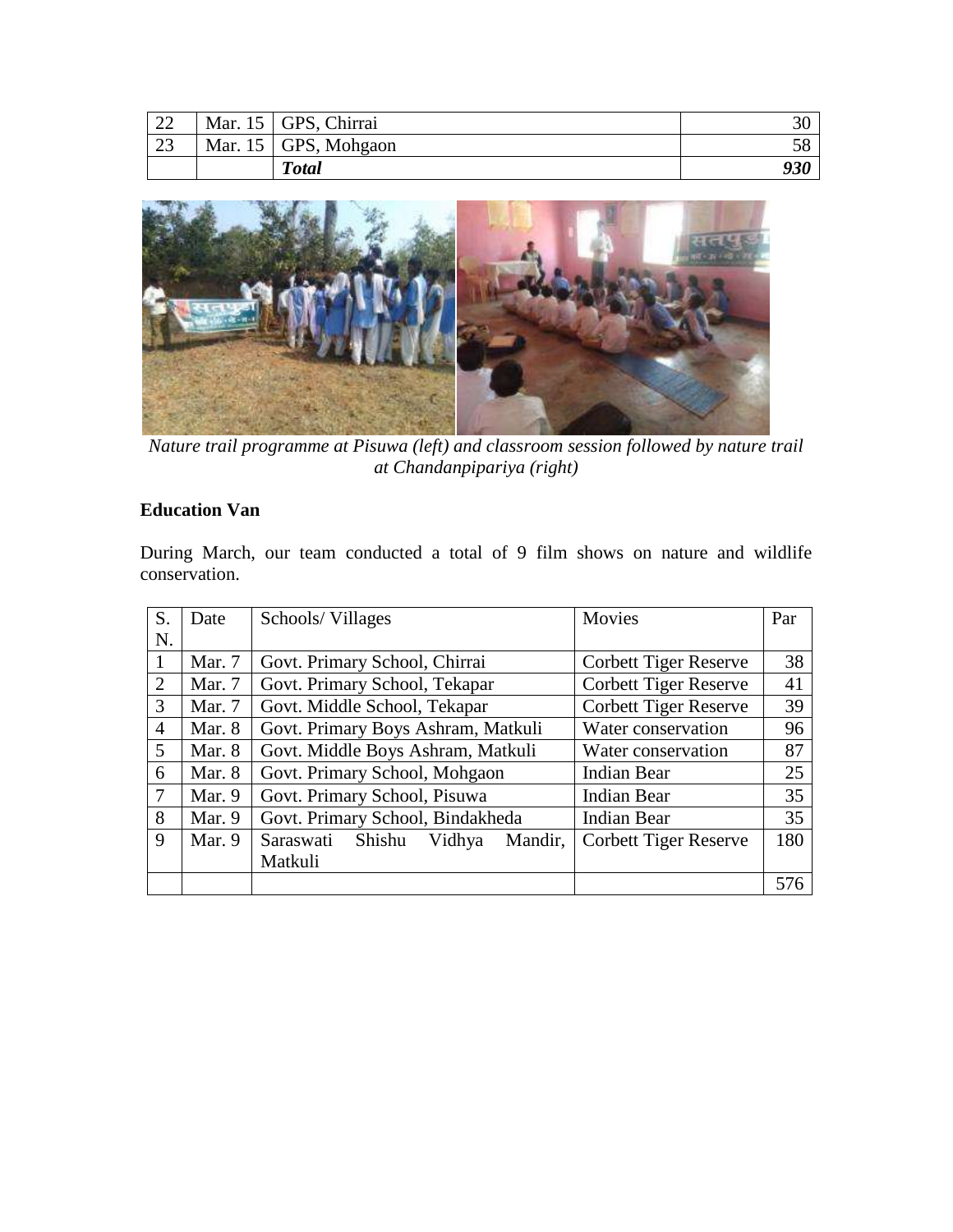

*Environment education - Wildlife film show at Saraswati Shishu Vidhya Mandir (left) and GMS Matkuli (right)*

## *Capacity building programme of Eco club students*

On March 18, we support a district level capacity building programme for eco-club students under National Green Crop programme at Madhai for students from East Pachmarhi and Denwa buffer zones. The programme was focussed on wild life, nature and environment development. Participants included Mr. Mahendra Mishra (Scientist), Mr. Dilip Chakrawarti (Programme Officer), school teachers and 40 school children from villages in our area of operations. The entire cost of the programme was borne by Environment Planning & Coordination Organization, Bhopal.



*Madhai - Capacity building programme for eco-club students*

## *Employment Cell- Sewing and embroidery training programme*

30 women from Jhirpa, Khanchari, Karer and Aaditoriya villages of Denwa buffer cluster got trained in sewing and embroidery thanks to our assistance. This programme was organized by Nehru Yuva Kendra, Chhindwara and ran from December 15, 2018 to March 14, 2019. The final examination for this programme was held in March. 10 of the trainees visited the Apparel Training Design Centre, Chhindwara to learn new techniques and designs. Details of the trainees are as follows:

| S.N. Village | Name                  | Qualification   Age   Job |                       |
|--------------|-----------------------|---------------------------|-----------------------|
|              | Jhirpa   Kamini Uikey | 12th                      | Sewing $&$ Embroidery |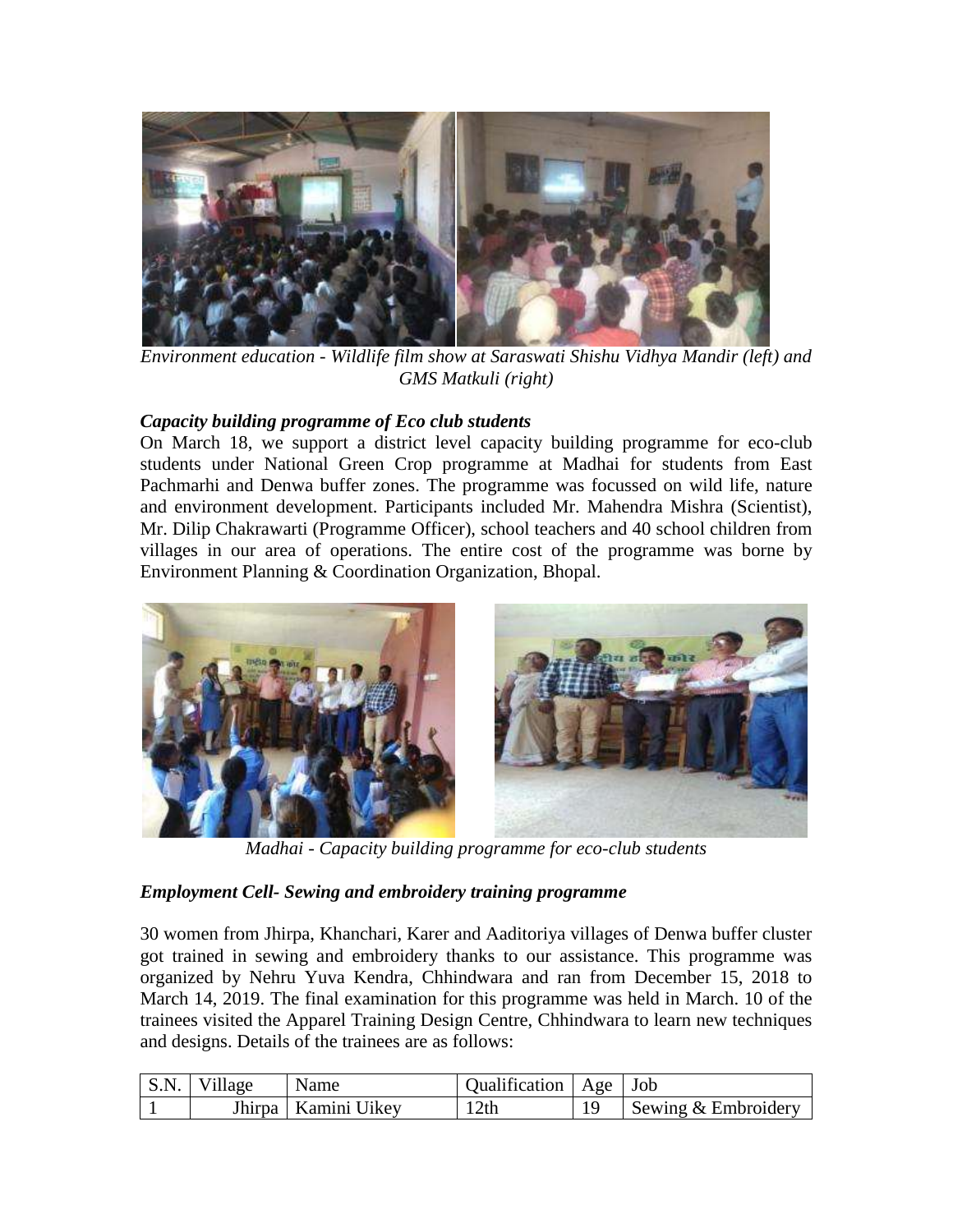| Rajkumari Uikey  | 12th                                                                       | 23 | Sewing & Embroidery |
|------------------|----------------------------------------------------------------------------|----|---------------------|
|                  |                                                                            |    |                     |
| Kiran Uikey      | 12th                                                                       | 26 | Sewing & Embroidery |
| Yogita Uikey     | 8th                                                                        | 32 | Sewing & Embroidery |
| Neeta Keer       | 10 <sub>th</sub>                                                           | 29 | Sewing & Embroidery |
| Aarti Kumre      | 10th                                                                       | 19 | Sewing & Embroidery |
| Jyoti Kahar      | 5th                                                                        | 32 | Sewing & Embroidery |
| Pooja Khan       | 12th                                                                       | 21 | Sewing & Embroidery |
| Manisha Ray      | 10th                                                                       | 25 | Sewing & Embroidery |
| Aarti Sarathe    | 8th                                                                        | 31 | Sewing & Embroidery |
| Revti Prache     | 8th                                                                        | 19 | Sewing & Embroidery |
| Vimla Wadiwa     | 12th                                                                       | 19 | Sewing & Embroidery |
| Malti Uikey      | 9th                                                                        | 20 | Sewing & Embroidery |
| Nutan Uikey      | 12th                                                                       | 27 | Sewing & Embroidery |
| Harshika Kumre   | 8th                                                                        | 24 | Sewing & Embroidery |
| Mohini Ray       | 10th                                                                       | 34 | Sewing & Embroidery |
| Nisha Uikey      | 9th                                                                        | 18 | Sewing & Embroidery |
| Santoshi Chouhan | 7th                                                                        | 30 | Sewing & Embroidery |
| Hemlata Kahar    | 7th                                                                        | 27 | Sewing & Embroidery |
| Jyoti Uikey      | 7th                                                                        | 23 | Sewing & Embroidery |
| Pooja Ray        | 10th                                                                       | 20 | Sewing & Embroidery |
| Laychi Kawreti   | 12th                                                                       | 19 | Sewing & Embroidery |
| Sunita Kahar     | 8th                                                                        | 32 | Sewing & Embroidery |
| Anjali Kakodiya  | 8th                                                                        | 18 | Sewing & Embroidery |
| Parveen Khan     | 5th                                                                        | 34 | Sewing & Embroidery |
| Manju Devda      | 5th                                                                        | 31 | Sewing & Embroidery |
| Rukhamani        | 5th                                                                        | 29 | Sewing & Embroidery |
| Vinita Uikey     | 12th                                                                       | 21 | Sewing & Embroidery |
| Saroj Uikey      | 3rd                                                                        | 27 | Sewing & Embroidery |
| Sandhya Thakur   | 10th                                                                       | 27 | Sewing & Embroidery |
|                  | Aaditoriya<br>Aaditoriya<br>Khanchari<br>Tekapar<br>Khanchari<br>Khanchari |    |                     |



*Final examination in sewing and embroidery programme at Jhirpa*

**Mobile Health Service (MHS)**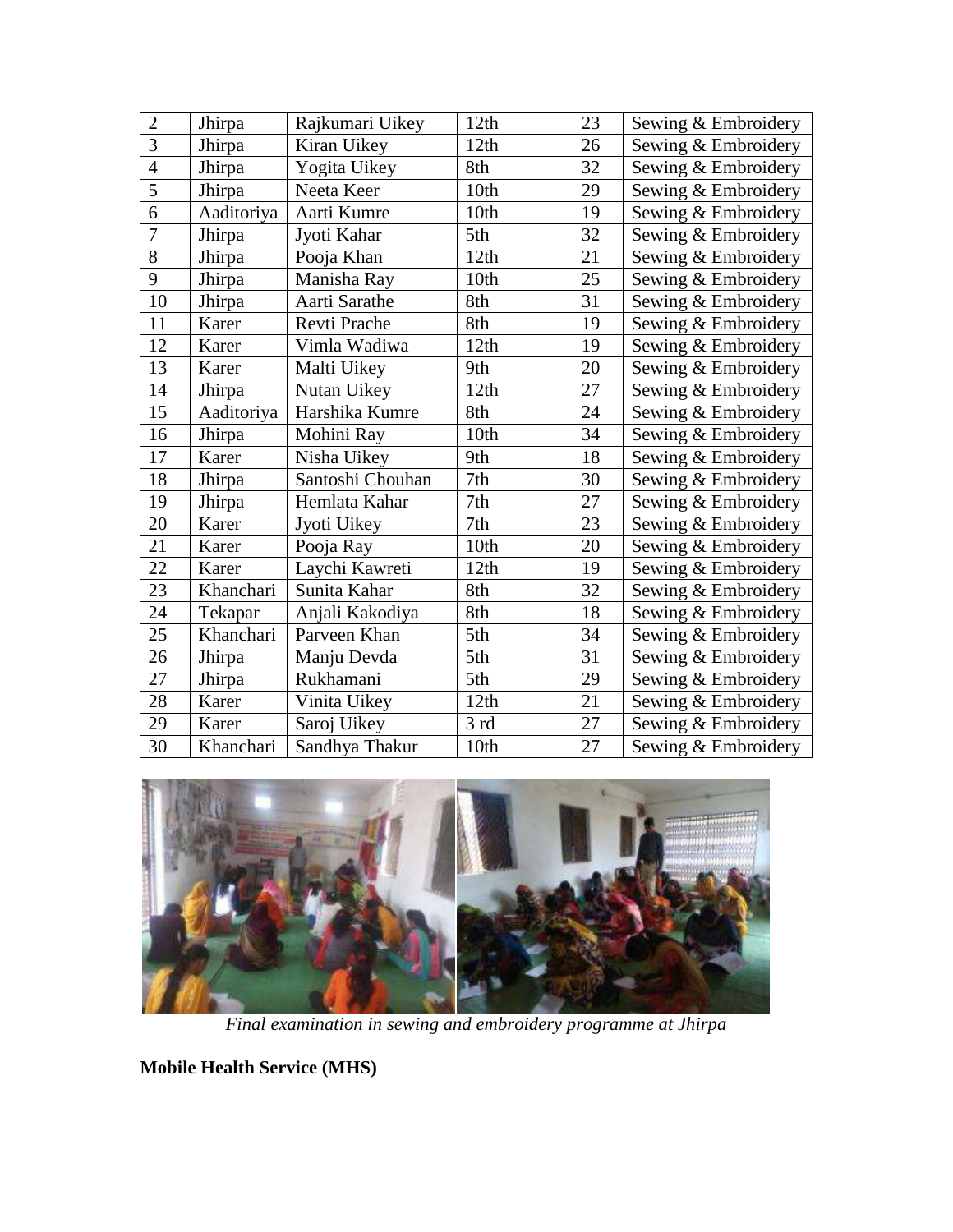Satpuda Foundation organizes medical camps at which villagers get free treatment and medicines. These camps, whose schedule is set in conjunction with the management of the Tiger Reserve, are run by the Mobile Health Service (MHS) of Satpuda Foundation. There were health camps in 6 villages in March.

| S.N.           | Date     | Village         | Patients |
|----------------|----------|-----------------|----------|
|                | March 12 | Almod           | 12       |
| $\overline{2}$ | March 12 | Aaditoriya      | 13       |
| 3              | March 13 | Pisuwa          | 19       |
|                | March 13 | Chandanpipariya | 21       |
|                | March 14 | Mohgaon         | 60       |
| 6              | March 14 | Tekapar         | 32       |
| <b>Total</b>   |          |                 | 157      |



*Dr. Manohar Khode examines villagers at Pisuwa (left) and Mohgaon (right)*

# *Celebrations of important days in eco-calendar World Wildlife Day*

On March 3, we organized a function to celebrate the World Wildlife Day at Matkuli and Jhirpa. This programme was attended by Mr. H.L. Sharma, Sharif Khan (Deputy Ranger), Shri Dwivedi, Principal, Govt. Higher Secondary School, Jhirpa, Shri Kamal Kishor Pal (Sarpanch- Matkuli), President and members of Eco Development Committee.

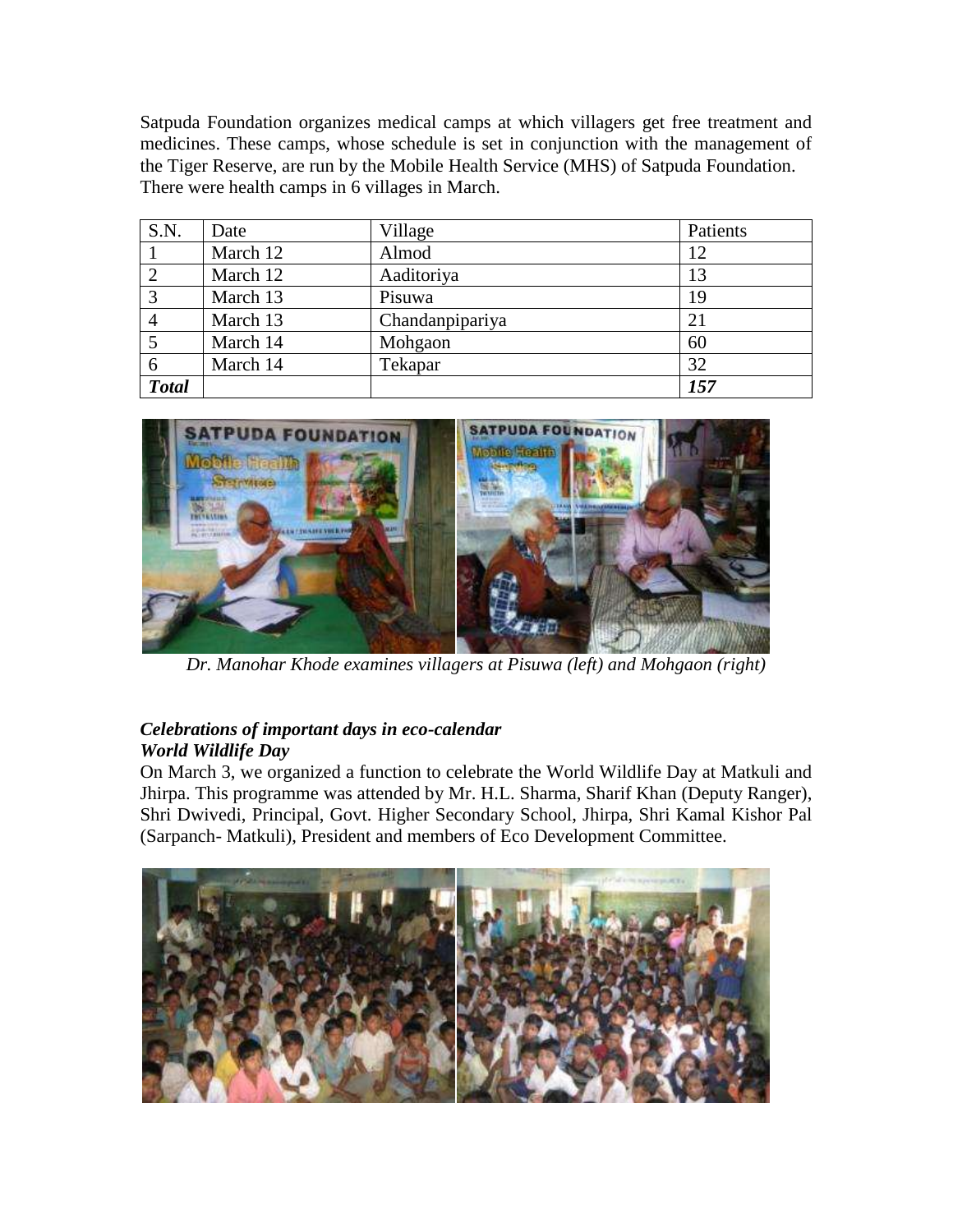#### *World Sparrow Day*

On March 20, we organized a function to celebrate the World Sparrow Day at Matkuli. This programme was attended by Shri Kamal Kishore Pal (sarpanch of Matkuli), Biodiversity Management Committee members and villagers of Matkuli and staff of the Forest Department.

Satpuda Foundation encourages villagers across the landscape to provide water for birds by placing old bottles, pots and cans in suitable locations for birds.

In our World Sparrow day programme in Matkuli and Jhirpa, we promoted awareness about the importance of birds in the eco-system and the need to ensure their survival by helping them with water.



*Matkuli- Celebration on World Sparrow Day*

## *International Forest Day*

On March 21, we organized a function at Tekapar to celebrate the International Forest Day by arranging a drawing contest at Government Primary and Middle School, Tekapar.



*Tekapar- Celebration on International Forest day- Drawing contest*

#### *World water day*

On March 22, we organized a function to celebrate World Water Day at Bindakheda and organized a workshop on water conservation in Sanjay Gandhi State Youth and Leadership Institute, Pachmarhi. This programme was attended by Sarpanches of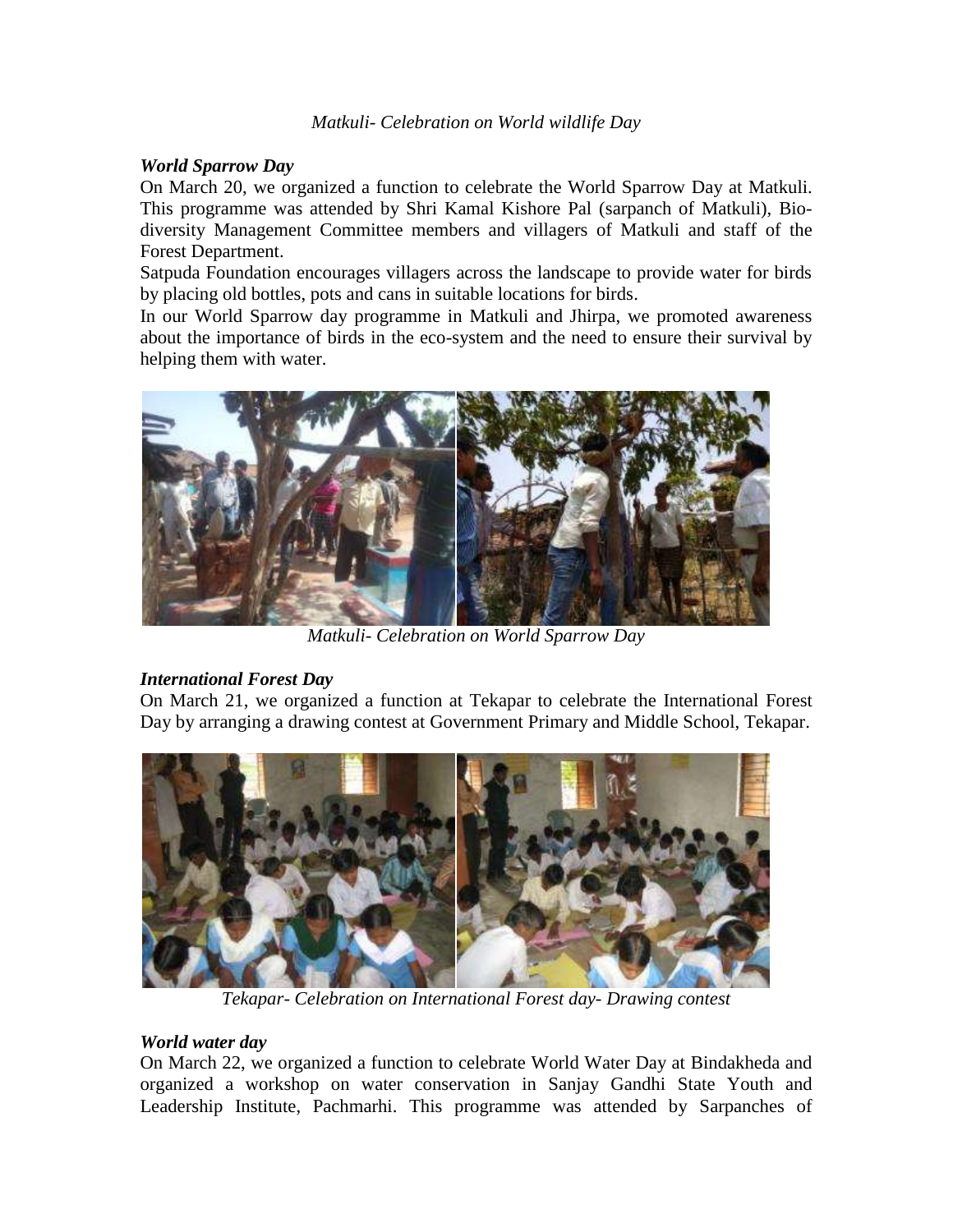Matkuli, Pisuwa, Tekpar and Singanama, members of Gram Panchayat and Bio-Diversity Management Committee.



*Celebration on World water day at Bindakheda (left) and water conservation workshop at Pachmarhi (right)*

# *Volleyball Tiger Cup 2019*

On March 8-10, we organized a volleyball tournament at Matkuli. We organised this programme as a means to gather local youths, promote awareness about conservation issues among them and draw volunteers for conservation.

80 youths from 8 villages participated in the competition, while about 5,000 villagers were spectators. Eight teams have already volunteered to join as members of Satpuda Foundation and have promised to assist in our conservation activities.

This programme was attended by Mr. Satish Andhman (Officer in charge of Police Station, Pipariya), Shri Rajiv Jaiswal (President, Nagar Palika Parishad, Pipariya), H.L. Sharma (Deputy Ranger- Matkuli), Sohan Lala Jaiswal (Ex. Sarpanch), Sanjay Dubey, Kamal Kishore Pal (Sarpanch- Matkuli), Forest Department staff and prominent villagers.





*Volleyball Tiger Cup 2019 at Matkuli*